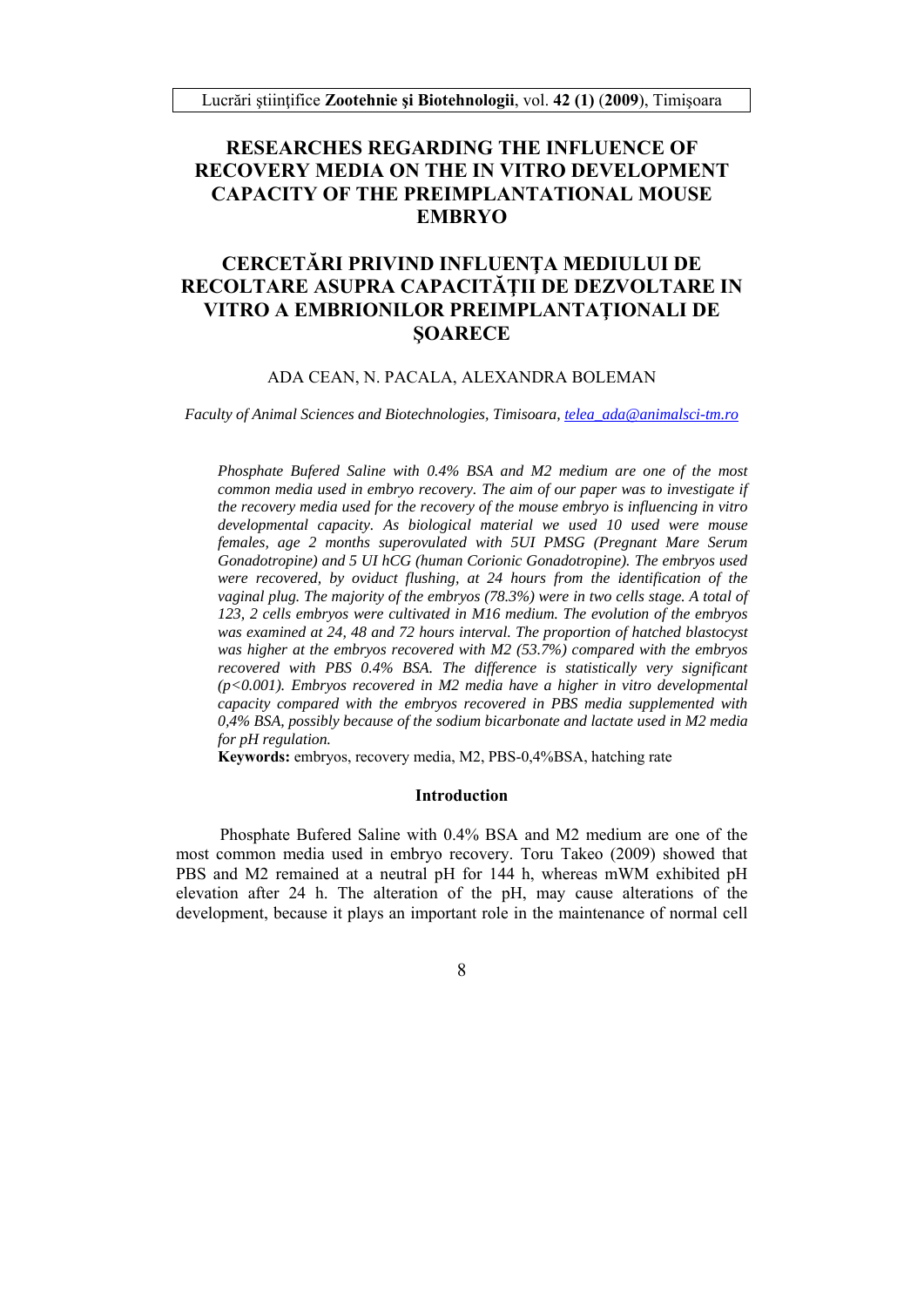functions (L.J. Edwards 1998). Moreover, impairment of pH regulation can cause cell death (D. Lagadic-Gossmann 2004).

 A study performed by Schini et. al. (1988) showed that the blockage of embryo development at mice embryo is partial or totally due to the presence of glucose of phosphate in culture media.

 The aim of our paper was to investigate if the recovery media used for the recovery of the mouse embryo is influencing *in vitro* developmental capacity.

#### **Materials and Methods**

 As biological material we used 10 used were mouse females, age 2 months superovulated with 5UI PMSG (Pregnant Mare Serum Gonadotropine) and 5 UI hCG (human Corionic Gonadotropine). The protocol for superovulating the females is presented in figure 1.



Figure 1. Superovulation inducing protocol

PMSG administration was perform at  $15^{00}$  (half of the light period) in the 0 day of the superovulatoy treatment. hCG was administered in the second day of the protocol, at 48 hours from PMSG administration. After the last hormone administration the females were put with males for mating.

The next morning the vaginal plug was checked, and embryos were recovered at 24 hours after the vaginal plug.

The embryos used were recovered, by oviduct flushing, at 24 hours from the identification of the vaginal plug.

As recovery media we used 2 media:

- 1. a simple media PBS (Phosphate Bufer Saline) suplimented with 0,4% BSA (Bovine Seric Albumine);
- 2. a complex media M2, modified Krebs-Ringer solution with HEPES buffer substitute of the bicarbonate.

After recovery embryos were morphological evaluated and only the embryos in quality code 1 and 2 were *in vitro* cultivated in M16 media.

The evolution of the embryos was examined at 24, 48 and 72 hours interval. The data were analyzed using chi-square test.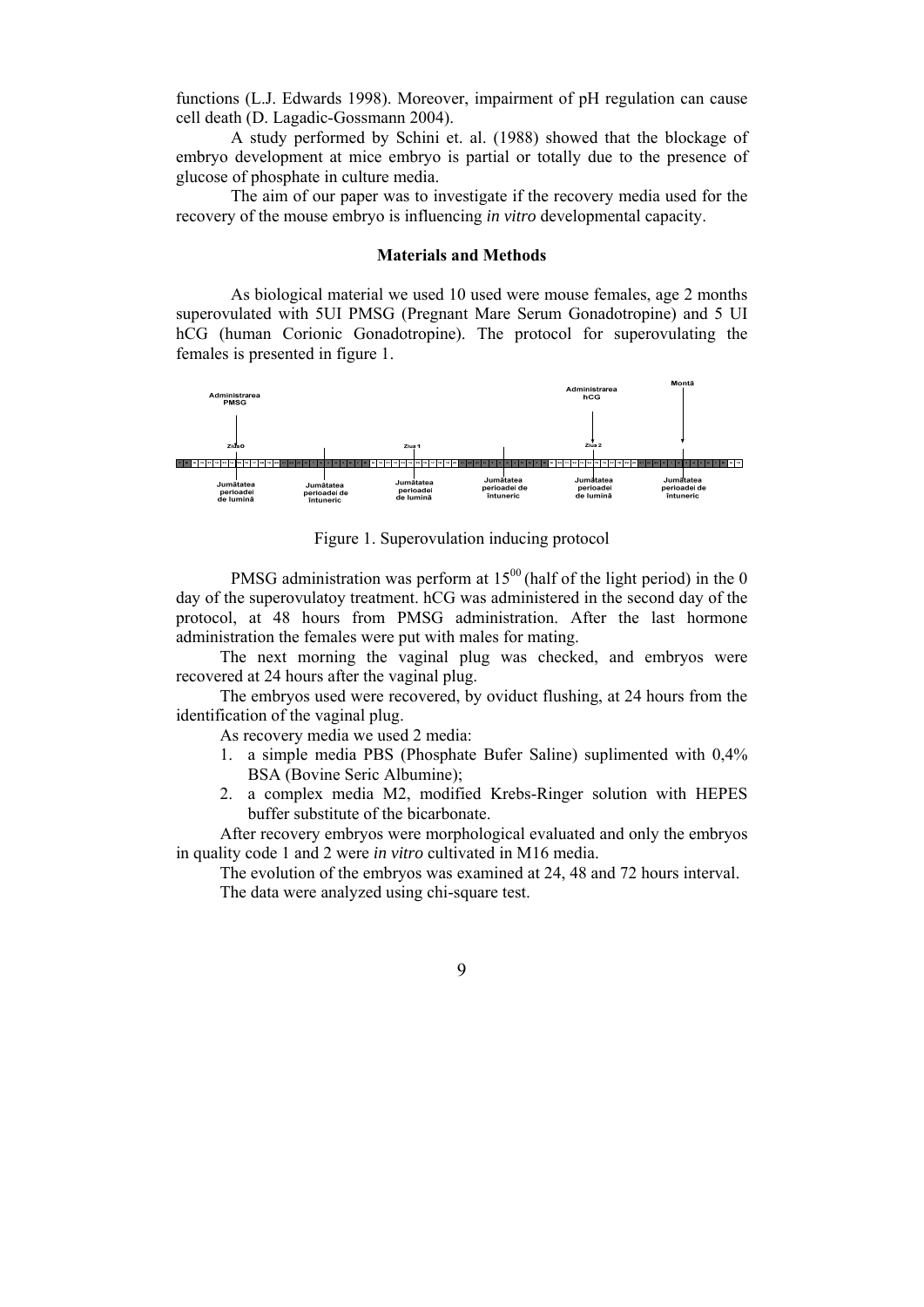## **Results and Discussion**

From the  $10<sup>th</sup>$  females treated 7 were found with vaginal plug. The results obtained at the recovery of the embryos are presented in table 1.

Table 1

| Superovulated<br>females | Females with<br>vaginal plug | Embryos<br>recovered |          | From which |               |         |      |                |               |             |      |  |
|--------------------------|------------------------------|----------------------|----------|------------|---------------|---------|------|----------------|---------------|-------------|------|--|
|                          |                              |                      | £        | ovocites   |               | 2 cells |      | 4 cells        |               | degenerated |      |  |
|                          |                              |                      |          | n          | $\frac{0}{0}$ | n       | $\%$ | n              | $\frac{0}{0}$ | n           | $\%$ |  |
| 10                       |                              | 57ء                  | $\Omega$ |            | -             | 23      | 78.3 | 1 <sub>2</sub> | 8.3           | 10          | 6.4  |  |

Results obtained at embryo recovery

From table 1 it can be noticed that from the 10 females taken into experiment 7 were found with vaginal plug. Total number of embryos recovered was 157 embryos which represents a mean of 21.9 embryos per female. From the embryos recovered 7% (n=11) were ovocytes, 78.3% (n=123) were 2 cells embryos, 8.3% (n=13) were 4 cells embryos and 6.4% (n=10) were degenerated embryos.

The majority (78.3%) of the embryos recovered at 24 incubation hours after the vaginal plug were in 2 cells stage.



Figure 1. Embryos recovered at 24 hours after the vaginal plug

The 2 cells embryos recovered from the females were cultivated in M16 media. The incubation was performed in incubator at  $37^{\circ}$ C, in  $5\%$  CO<sub>2</sub> in air. The development of the embryos was evaluated at 24, 48 and 72 hours interval.

The results obtained at 24 hours are presented in table 2.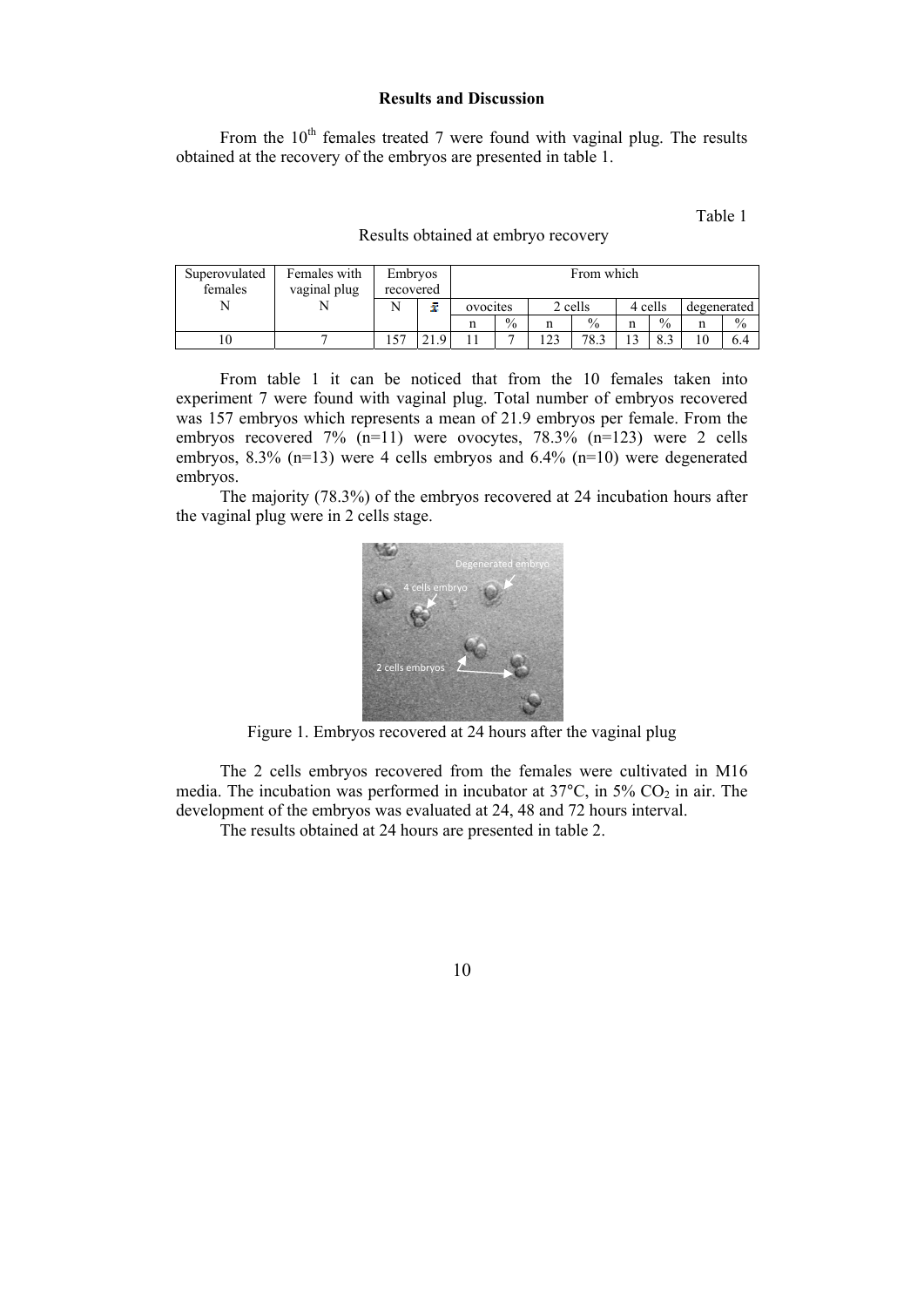|                |                                                       |             | Developmental stages of the embryos |           |                |    |                   |    |                   |          |                   |  |  |
|----------------|-------------------------------------------------------|-------------|-------------------------------------|-----------|----------------|----|-------------------|----|-------------------|----------|-------------------|--|--|
|                |                                                       |             |                                     |           |                |    |                   |    |                   | 16 cells |                   |  |  |
| Recovery       | Total                                                 | Degenerated |                                     |           | 2 cells        |    | 4 cells           |    | 8 cells           |          | (early morula)    |  |  |
| media          | N                                                     | n           | $\frac{0}{0}$                       | $\%$<br>n |                | n  | $\%$              | n  | $\frac{0}{0}$     | n        | $\%$              |  |  |
| PBS 0,4%       |                                                       |             |                                     |           |                |    |                   |    |                   |          |                   |  |  |
| <b>BSA</b>     | 56                                                    |             | $5.3^{\rm a}$                       | 16        | $28.6^{\rm A}$ | ⇁  | $12.5^{\text{a}}$ | 26 | $46.4^{\text{a}}$ | 4        | 7.2 <sup>a</sup>  |  |  |
| M <sub>2</sub> | 67                                                    | 4           | $6^{\circ}$                         | $\bigcap$ | 2 <sup>a</sup> | 12 | 17.9 <sup>a</sup> | 38 | 56.7 <sup>a</sup> |          | 16.4 <sup>a</sup> |  |  |
|                | $test 8^4$ 1 $A - a$ $p < 0.001$ , $a - a$ $p > 0.05$ |             |                                     |           |                |    |                   |    |                   |          |                   |  |  |

Results at 24 hours of cultivation in M16 media

From the data presented in table 1, it can be seen that at 24 hours from the 56 embryos recovered in PBS, 3 (5.3%) were degenerated, 16 (28,6%) were in 2 cells stage, 7 (12,5%) were in 4 cells stage, 26 (46.4%) were in 8 cells stage and 4 (7.2%) were in 16 cells stage.

In respect to the embryos recovered in M2 media from the 67 embryos, 4  $(6\%)$  were degenerated, 2 (3%) were in 2 cells stage, 12 (17.9%) were in 4 cells stage, 38 (56.7%) were in 8 cells stage and 11 (16.4%) were in early morula stage.

It can be noticed that the proportion of embryos that remained in 2 cells developmental stage (blocked in development) is higher at the embryos recovered in PBS 0.4% BSA (28,6%) compared to the embryos recovered in M2 media (3%). The difference is statistically very significant  $(p<0,001)$ . Also the proportion of embryos that were in 8 cells stage is lower (46.4%) at embryos recovered in PBS 0.4 % BSA compared to the embryos recovered in M2 media (56.7%) but the differences were not significant statistically (p>0,05).

The results obtained at 48 cultivation hours are presented in table 3.

Table 3

|                |                                                   |    | Developmental stages of the embryos |                    |                   |         |                   |                    |                   |            |                  |
|----------------|---------------------------------------------------|----|-------------------------------------|--------------------|-------------------|---------|-------------------|--------------------|-------------------|------------|------------------|
|                |                                                   |    |                                     | 16 cells (early    |                   |         | Compacted         |                    | Early             |            |                  |
| Recovery       |                                                   |    | Degenerated                         | 8 cells            |                   | morula) |                   | morula             |                   | blastocyst |                  |
| media          | Total                                             | n  | $\frac{0}{0}$                       | $\frac{0}{0}$<br>n |                   | n       | $\%$              | $\frac{0}{0}$<br>n |                   | n          | $\frac{0}{0}$    |
| PBS 0.4%       |                                                   |    |                                     |                    |                   |         |                   |                    |                   |            |                  |
| <b>BSA</b>     | 56                                                | 24 | $42.8^{b}$                          |                    | 8.9 <sup>a</sup>  | 11      | $19.6^{\text{a}}$ | 12                 | 21.4 <sup>a</sup> | 4          | 7.1 <sup>a</sup> |
| M <sub>2</sub> | 67                                                | 16 | 23.9 <sup>a</sup>                   |                    | 10.4 <sup>a</sup> | 17      | $25.4^{\text{a}}$ | 22                 | 32.8 <sup>a</sup> |            | 7.5 <sup>a</sup> |
|                | test N <sup>2</sup> 1a - e v < 0.05.a - av > 0.05 |    |                                     |                    |                   |         |                   |                    |                   |            |                  |

Results after 48 hours of cultivation in M16 media

From the data in the table it can be seen that from the 56 recovered in PBS with 0,4% BSA embryos cultivated in M16 at 48 hours 24 (42.8%) embryos were degenerated, 5 (8.9%) embryos were in 8 cell stage, 11 (19.6%)embryos were in early morula stage, 12 (21.4%) embryos were in compacted morula stage and 4 (7.1%) embryos were in early blastocyst stage.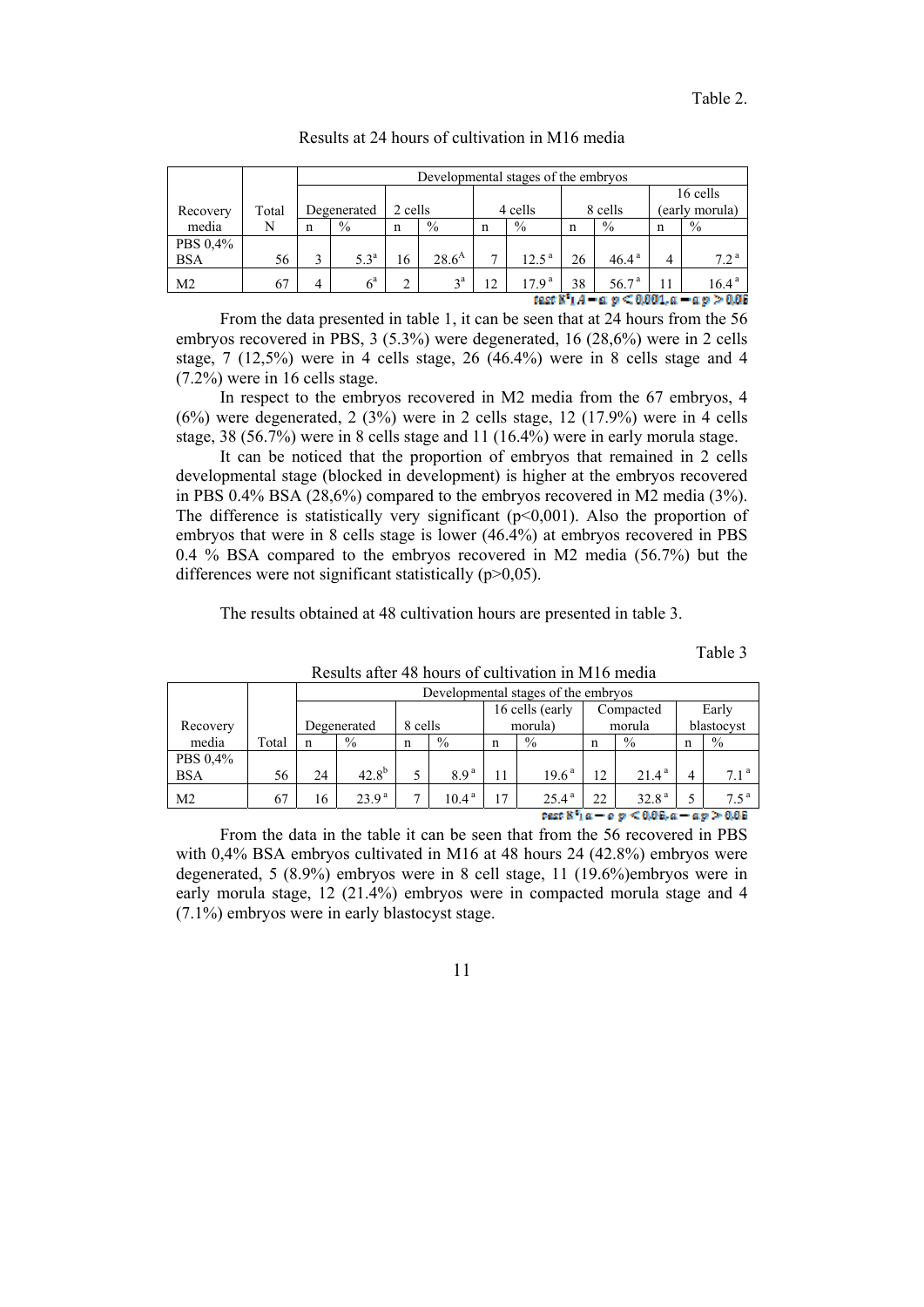For the 67 embryos recovered with M2 and embryos cultivated in M16 at 48 hours 16 (23.8%) embryos were degenerated, 7 (10.4%) embryos were in 8 cell stage, 17 (25.4%) embryos were in early morula stage, 22 (32.8%) embryos were in compacted morula stage and 5 (7.5%) embryos were in early blastocyst stage.

After 48 hours of cultivation the proportion of degenerated embryos was significantly higher ( $p<0.05$ ) at the embryos recovered with PBS and 0.4% BSA (42.8) compared with the embryos recovered with M2 media. The percent of embryos in compacted morula stage did not differed statistically between the two  $\log (p > 0.05)$ .

The results obtained at 72 cultivation hours are presented in table 4.

Table 4

|                                                                                                                                                                                                                                                                                                            |       |    | Developmental stages of the embryos |                   |                   |    |                  |        |                   |  |  |  |
|------------------------------------------------------------------------------------------------------------------------------------------------------------------------------------------------------------------------------------------------------------------------------------------------------------|-------|----|-------------------------------------|-------------------|-------------------|----|------------------|--------|-------------------|--|--|--|
|                                                                                                                                                                                                                                                                                                            |       |    |                                     |                   |                   |    | Expanded         |        |                   |  |  |  |
| Recovery                                                                                                                                                                                                                                                                                                   |       |    | Degenerated                         | <b>Blastocyst</b> |                   |    | blastocyst       | Hached |                   |  |  |  |
| media                                                                                                                                                                                                                                                                                                      | Total | n  | $\%$                                | n                 | $\%$              | n  | $\%$             | n      | $\frac{0}{0}$     |  |  |  |
| PBS 0.4%                                                                                                                                                                                                                                                                                                   |       |    |                                     |                   |                   |    |                  |        |                   |  |  |  |
| <b>BSA</b>                                                                                                                                                                                                                                                                                                 | 56    | 26 | $46.4^{b}$                          | 8                 | 14.3 <sup>a</sup> | 13 | $23.2^{\circ}$   | Q      | $16.1^{\text{A}}$ |  |  |  |
| M <sub>2</sub>                                                                                                                                                                                                                                                                                             | 67    | 16 | 23.9 <sup>a</sup>                   | $\Omega$          | $13.5^{\text{a}}$ | 6  | 8.9 <sup>a</sup> | 36     | 53.7 <sup>a</sup> |  |  |  |
| $\sim 0.05$<br><b>Contract Contract Contract Contract Contract</b><br><b>The contract of the contract of the contract of the contract of the contract of the contract of the contract of the contract of the contract of the contract of the contract of the contract of the contract of the contract </b> |       |    |                                     |                   |                   |    |                  |        |                   |  |  |  |

Results after 72 hours of cultivation in M16 media

test: 8"1 a = a p < 0,06, A = b p < 0,01 A = a p < 0,001, a a>0,05

From table 4 it can be seen that at 72 hours form recovery from 56 embryos recovered with PBS 0.4% BSA 9 (16.1%) hatched. The proportion of degenerated embryos was  $46,4\%$  (n=26). The remaining embryos were in blastocyst stage (n=8, 14.3%) and (n=13, 23,2%) expanded blastocyst.

In respect to the embryos recovered in M2 media from the 67 embryos cultivated 36 hatched (53.7%). 16 (23.9 %) embryos were degenerated, 9 (13,5 %) were in blastocyst stage and 6 (8.9%) were in expanded blastocyst stage.

The proportion of hatched blastocyst was higher at the embryos recovered with M2 (53.7%) compared with the embryos recovered with PBS 0.4% BSA. The difference is statistically very significant  $(p<0.001)$ . The expanded blastocyst proportion in embryos recovered with PBS was distinctly significantly higher (23.2) compared with the embryos recovered in M2 media (8.9) ( $p<0.05$ ). Degenerated embryos proportion was higher after 72 hours of cultivation at embryos recovered with PBS (46.4) compared with embryos recovered with M2  $(23.9)$  (p  $0.01$ ).

Sodium bicarbonate and lactate present in M2 but not in PBS medium in involved in the regulation of the pH via transporter proteins such as HCO3 / Cl exchangers and H+/monocarboxylate cotransporters (Y. Zhao, 1996). This may be the cause of the differences between the two hatching rates registered.